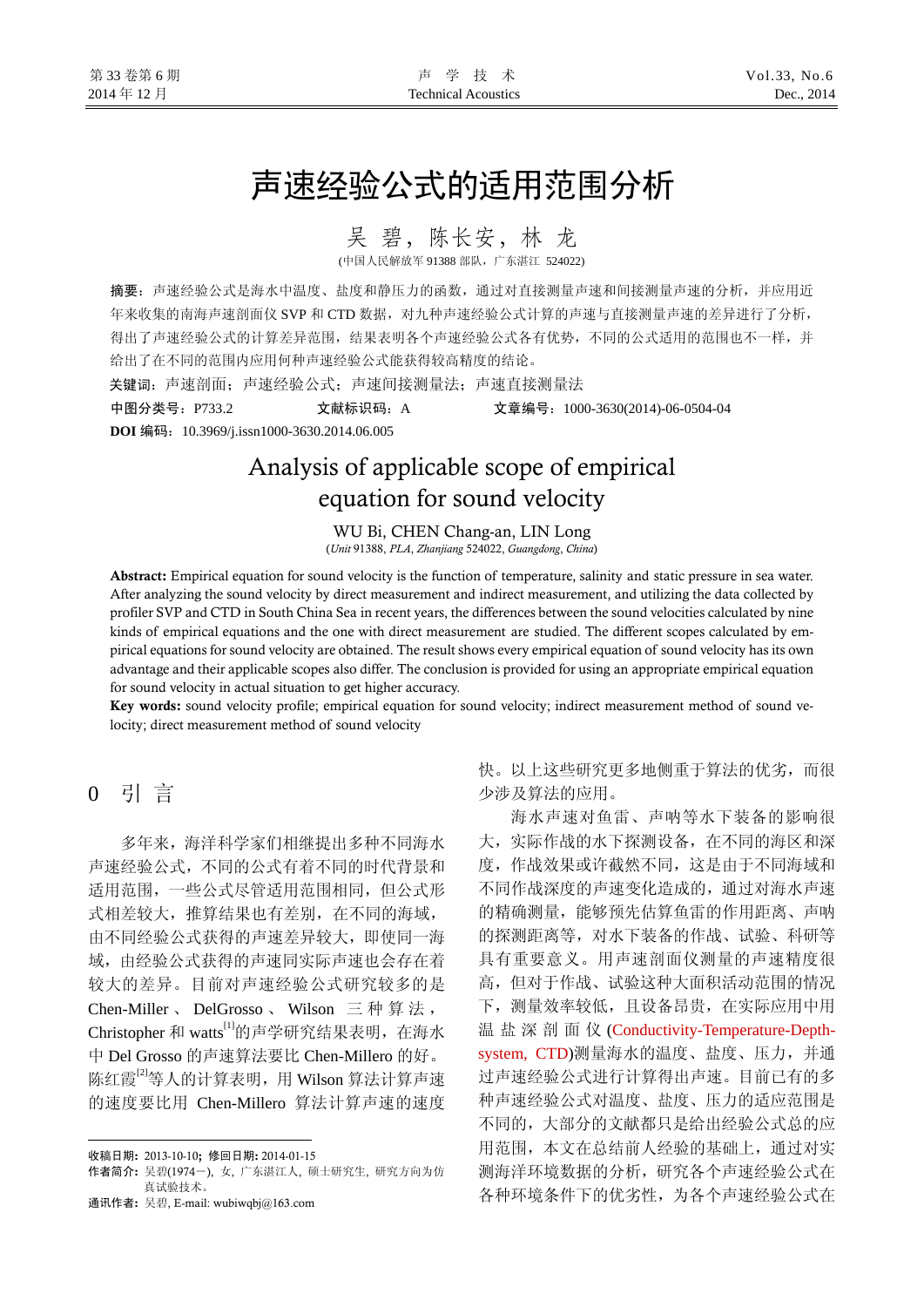不同的环境条件下的精确应用提供依据。

# 1海水声速的测量

海水的声速可以通过声速剖面仪直接测量法 和经验公式间接测量法两种方法求得。

#### 1.1 直接测量法

直接测量法是利用声速仪(Sound Velocimeter Plus, SVP)直接测量声速<sup>[3]</sup>, 以脉冲时间法为例, 在 所测水体介质中放置一组发射、接收换能器,它们 之间的距离是精确的已知值*d*,通过测量脉冲信号 传播的时间*t*,便可以计算出声速*C*:

> $C = \frac{d}{2}$  $=\frac{a}{t}$  (1)

脉冲循环法是目前应用最广的声速测量方法, 此类声速仪的精度一般可以达到每秒亚米级。

声速仪直接测定的海水声速虽然能比较客观 地反映声波在特定水区、不同水层的传播特性,但 设备贵重,参数单一,难以实现大面积的声速场的 测量和预报。

#### 1.2 间接测量法

间接测量法利用海水中的声速是温度、盐度和 静压力的函数<sup>[4]</sup>,采用 CTD 测量海水的温度、盐度 和压力随深度的变化,进而通过经验公式来计算声 速。由于间接测量传感器体积小、操作简单、测量 准确度高,并可以同时实现海水多参量高精度快速 测量,有利于结合海洋学预报获得海洋声速场预 报,因此间接测定海水声速在实际中得到了广泛的 应用。从上世纪 50 年代开始,海洋科学家们相继 提出不同海水声速经验公式,共有 10 种不同的声 速经验公式,不同公式有不同的产生年代背景,有 些公式还有相互联系。其中 Del Grosso 公式最早在 1952 年提出,几经修改于 1974 年确定。Wilson 公 式也叫 Wilson 精确公式,虽然提出年代早,但直至 现在还被公认为较为稳定的公式;而 Medwin 公式 其实是 Wilson 公式的简化。Chen-Millero-Li 公式 是 Chen-Millero 公式<sup>[5]</sup>的改进版本。各个公式复杂 度不同, 其中 Wilson 公式长达 23 项, 其次是 Del Grosso 公式和 chen-millero 公式,最简洁的 Medwin 公式才 6 项, 因公式较多且复杂, 文中不一一列出。 这些公式的适用范围如表 1。

### 2声速经验公式的比较

声速剖面仪测量的声速精度较高,在间接测量 声速的比较中可作为真值,但在比较前须先讨论在 声速测量和计算过程中引入的误差大小。 Paroscientific<sup>[6]</sup>证实,压力传感器的绝对精确度在整 个量程上是±0.015%,则对应于从海水表面到 3000 m 深度的这种传感器大约有 0.5 m 的误差。假 设电导率传感器的绝对误差是 0.0003 S/m, 温度传 感器的绝对误差为 0.001℃,则声速计算公式中的 这些误差肯定会导致计算声速的误差,这个误差不 大于 0.05 m/s[2]。CTD 采用美国 SEA-BIRD 海鸟电 子有限公司生产的 SBE917 温盐深剖面仪, 该设备 的测量精度为:温度精度 0.001℃、电导率精度 0.0003 S/m、压力精度 0.0015% FS, 则声速计算公 式根据该设备测量的温盐深值计算出的声速误差 会小于 0.05 m/s。声速剖面仪采用加拿大应用微系 统有限公司生产的一种直接测量声速仪 SV Plus, 该仪器直接测量声速的精度为±0.06 m/s, 对应的 测量深度为 0~3000 m。

近年在南海某海域进行了几十个站点的声速 剖面测量,在时间上覆盖了 4 个(包括春、夏、秋和 冬季)不同的季节。采用声速剖面仪(SVP)和 CTD 同步进行,以得到时间上和空间上较为一致的直接 测量声速数据和水文数据,测量海深大于 1500 m。 将水文数据代入表 1 所涉及的经验公式,计算得到 对应不同经验公式的间接测量声速数据。将几十个

| 编号 | 公式提出者                 | 温度范围/°C      | 盐度范围/ppt      | 深度范围/m         | 公式长度/项 |
|----|-----------------------|--------------|---------------|----------------|--------|
| A  | Wilson(1960)          | $-4 \sim 30$ | $0 - 37$      | $1 - 10000$    | 23     |
| B  | Leroy $(1969)$        | $-2 \sim 34$ | $20 - 42$     | $0\neg 8000$   | 13     |
| C  | Frye and Pugh(1971)   | $-3 \sim 30$ | $33.1 - 36.6$ | $10.33 - 9843$ | 12     |
| D  | Del Grosso(1974)      | $0 - 35$     | $29 - 43$     | $0 \sim 10000$ | 19     |
| Е  | Medwin(1975)          | $0 - 35$     | $0 - 45$      | $0 \sim 1000$  | 6      |
| F  | Chen-Millero(1977)    | $0 - 40$     | $5 - 40$      | $0 \sim 10000$ | 15     |
| G  | Lovett $(1978)$       | $0 - 30$     | $30 - 37$     | $0 \sim 10000$ | 13     |
| H  | Coppens(1981)         | $-2 \sim 35$ | $0 - 42$      | $0 - 4000$     | 8      |
|    | Mackenzie(1981)       | $-2 \sim 30$ | $25 - 40$     | $0 - 8000$     | 9      |
|    | Chen-Millero-Li(1994) | $0 - 40$     | $0 - 40$      | $0 - 10000$    | 15     |

表 1 声速经验公式概要 Overview of empirical equations for sound velocity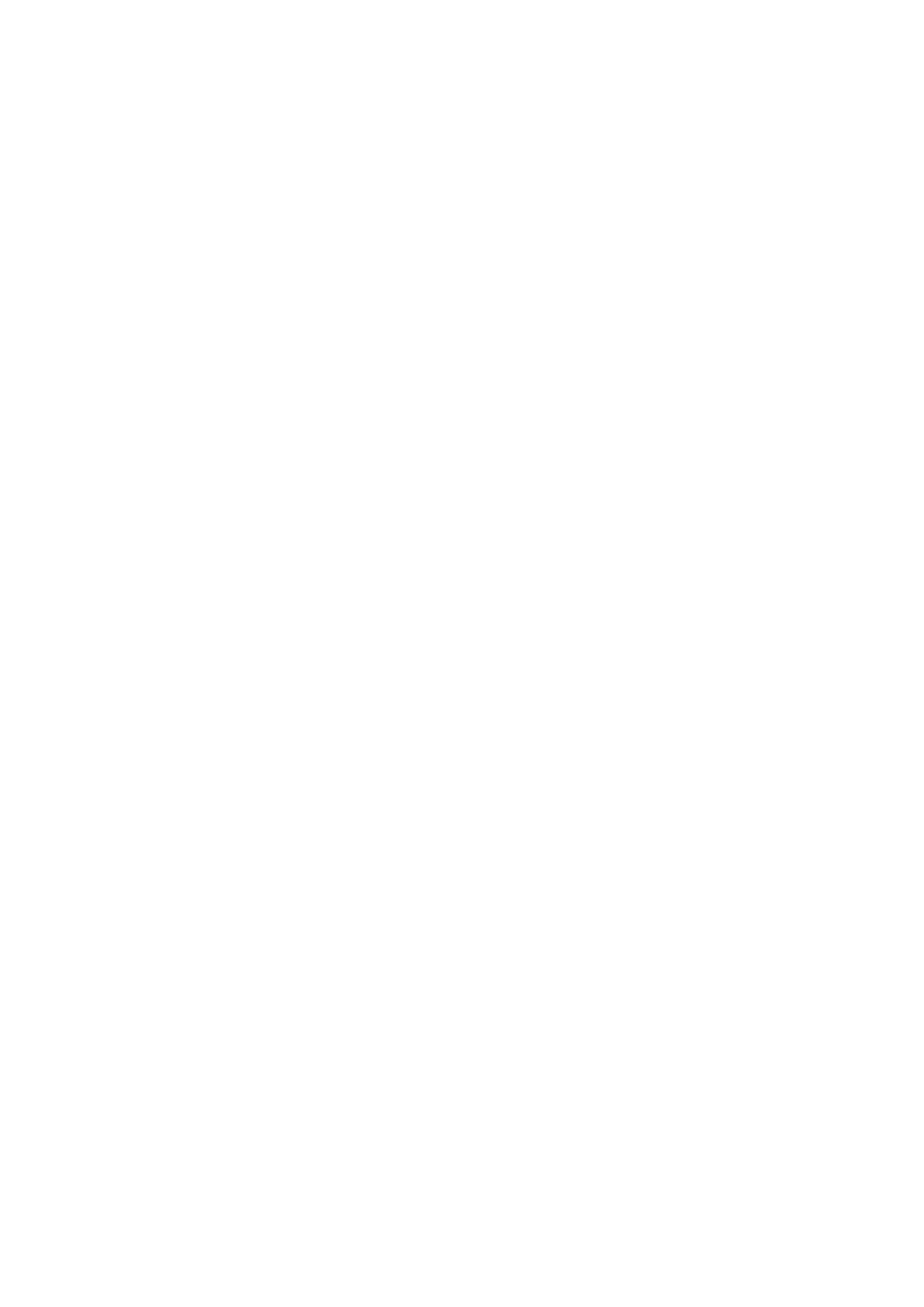站位测量同一深度上的直接测量声速和间接测量 声速分别进行算术平均,得到直接测量声速平均值 *CS* 和间接测量声速平均值 *Ci*(*i*=1…..9,分别代表九 种经验公式),通过平均,偶然误差可被消除而且不 会丧失任何典型特征。将两种平均值相减,得到间 接测量声速与直接测量声速的差异值,如图 1 所示。



# 3结果分析

图 1 的纵轴为海区深度,横轴为间接测量声速 与直接测量声速的差异值,从图中可以看出,9 种 算法的差异值随着深度的变化各有不同,以计算误 差和仪器的测量误差均不大于 0.06 m/s 为参考依 据,9 种算法的结果均比计算误差和测量误差要大 一个数量级。其中 Wilson、Frye and Pugh、Leroy 三种算法的趋势基本一致,均是随着海深的增大, 差异值逐渐变大, Wilson 的差异值范围为 −0.16~0.425,Frye and Pugh 的范围为−0.118~0.444, Leroy 的范围为−0.023~0.405,Wilson 的算法结果在 60 m 深处达到最小值,Leroy 的算法结果在 6 m 深 处达到最小值,Frye and Pugh 的算法结果在 80 m 深处达到最小值,量级均小于计算误差和测量误 差; Del Grosso、Coppens、Mackenzie、Lovett 四种 算法的趋势基本一致,Del Grosso 的差异值范围为 −0.616~ −0.114,Coppens 的差异值范围为−0.628~ −0.023,Mackenzie 的范围为−0.675~ −0.14,Lovett 的范围为−0.628~ −0.01,这四种算法均随着海深的 增大,差异值逐渐变小,其中 Lovett 和 Coppens 在 1300 m 以深差异值量级均小于计算误差和测量误 差; Chen-Millero 算法的差异值跨度最大, 范围为 −0.561~0.32,在 720 m 左右达到最小值;Medwin 算法的差异值与其他算法不一样,在 0~380 m 范围 内其差异值与 Del Grosso 算法趋势一致, 误差范围

为−0.603~ −0.292,但随着深度的增加,差异值逐渐 增大,达到了−0.7。

由以上的分析可得出以下的结论:要得到精度 较高的测量声速,经验公式的选择很重要,应根据 不同的情况选择不同的经验公式,具体原则如下:

(1) 在南海地区使用 Frye and Pugh 、Lovett 、 Mackenzie 和 Wilson 公式时要注意海水的温度,因 为南海海区夏季表层温度有时可高于 30℃。而 Del Grosso、Medwin、Chen-Millero 和 Lovett 适用的温 度不低于 0℃,不适用于我国渤海冬季冰冻层下面 水层。

(2) Wilson、Medwin、Coppens、Chen-Millero-Li 公式在淡水和海水中通用,Chen-Millero公式能适 用于河口海岸冲淡水,其余公式仅适用于海水,其 中Frye and Pugh公式盐度适用范围最小。

(3) 在浅海的声速测量中,适合使用Wilson、 Frye and Pugh、Leroy三种经验公式进行声速的计 算,在浅海中,这三种经验公式的精度很高,在某 一深度上差异值小于计算误差和测量误差,而其他 经验公式的差异值均超过0.4 m/s。在海表面,由于 阳光、风等的作用,海水的温度较深海高,测量的 数据表明60 m以浅的海水温度平均值大于24℃,夏 季时更高,因此以上的三种经验公式在海水中更适 合于高温低压的环境,但要满足(1)、(2)的条件;

(4) 虽然Wilson、Frye and Pugh、Leroy三种经 验公式适用于浅海,但在不同的深度上其差异值也 有区别,从择优选择的角度看,20 m以浅的深度上 Leroy公式适用, 20~100 m的范围内, Frye and Pugh 公式适用,30~80 m的范围内,Wilson公式适用,在 这三个范围内三种经验公式的差异值均小于计算 误差和测量误差;

(5) 在大于 100 m 的深度上,Wilson 和 Leroy  $\triangle$ 式的差异值增长迅速,大于 0.3 m/s, 而 Frye and Pugh 公式的差异值虽然也在增加,但增速缓慢,在 100~350 m 深度内的差异值范围为 0.05~0.2 m/s,相 对于其他公式的差异值大于 0.3、0.4 m/s 的情况, 在 100~350 m 深度上,Frye and Pugh 公式是最优的 选择;

(6) Del Grosso、Coppens、Mackenzie、Lovett、 Chen-Millero、Medwin 几种经验公式的差异值随着 深度的增大而减小,从图 1 可看出,Chen-Millero 公式的差异值跨度最大,先是随着深度逐渐变小, 达到最小值后又逐渐增大,在 650~850 m 的深度上 差异值小于计算误差和测量误差,而在 350~1000 m 的深度上,差异值范围为−0.2~0.13,是所有公式中